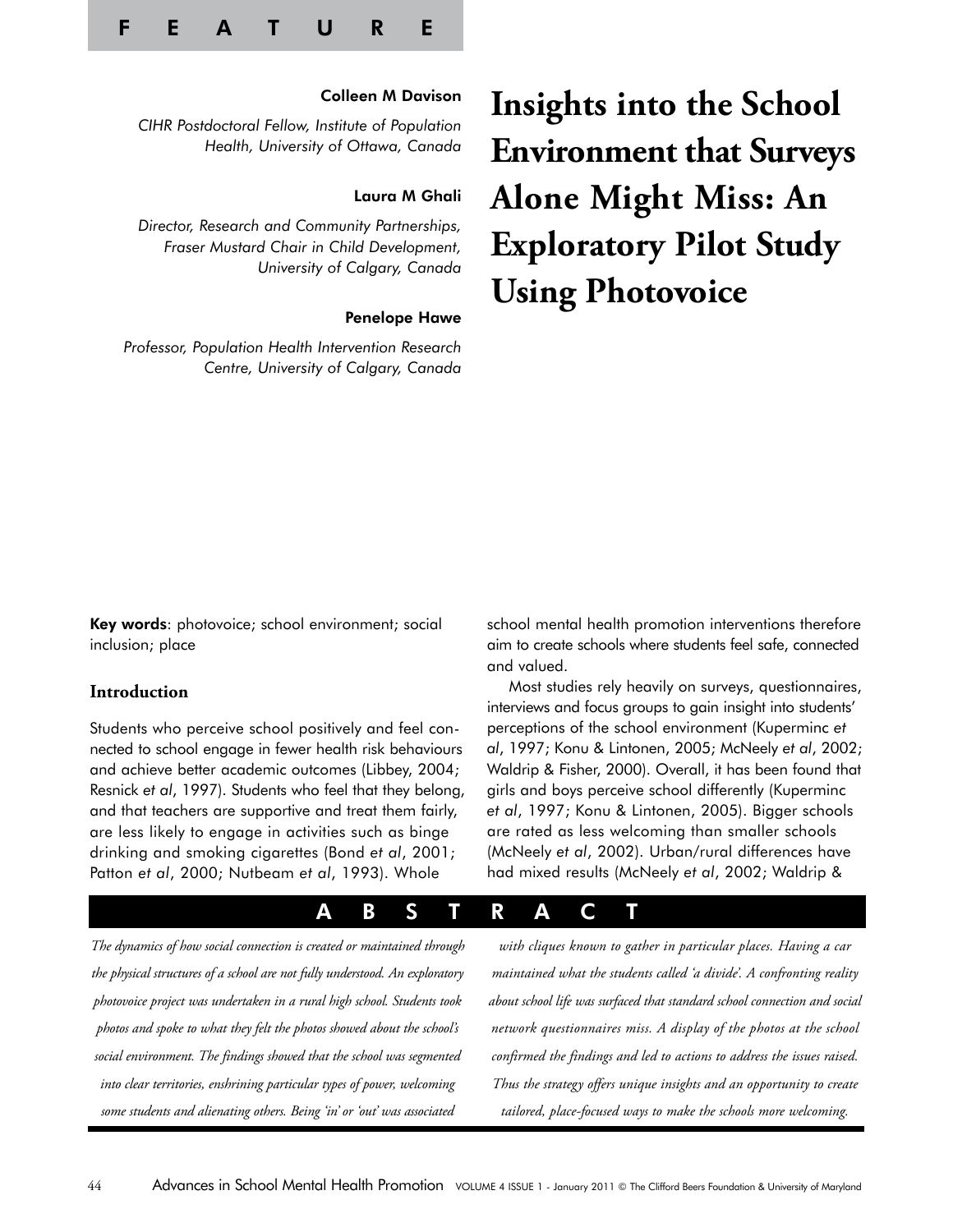Fisher, 2000). What has been largely missing from this literature, however, is a strong spatial understanding of how the school fosters well-being – that is, how different parts of the school's physical environment might play a role in creating alienation or connection.

We explored the use of photovoice for examining students' perceptions of the school environment. Photovoice, as a research method, involves putting cameras in the hands of research participants to capture viewpoints that might not be obtained directly through discussion only. Photographs also help prompt action on issues of local importance (Wang & Burris, 2003; Dovey, 1999; Habraken, 1998; Schoggen, 1989). A recent review of photovoice as a method of communitybased participatory research in public health has documented its use in understanding the experience of cancer survival, living in poverty, living with HIV/AIDS, disability, homelessness, stroke and being in a minority religious group or racial group (Catalani & Minkler, 2010). The review noted that some 60% of photovoice projects led to action on the issues raised by the process. Photographs have been used to elicit discussion when young people otherwise might be reluctant to engage (Punch, 2002), as an art form to represent the life experiences of young people (Dawes, 1998; Hubbard, 1994; Rich & Chalfen, 1999) and as a means to explore the experience of at-risk young people (Strack *et al*, 2004). Some of the most extensive work to date has been by Wilson and her colleagues (Wilson *et al*, 2007) in elementary schools as part of a 30–60 hour 'curriculum' for empowerment, where the method of sensitising students to their environment (using photos) has been coupled with broader training in group facilitation, project management and social action.

In a school context, we set out to understand whether photovoice might illuminate ideas for interventions to foster social inclusion and improve student health that might not have otherwise been identified had we relied on survey methods alone. The project was part of a broader commitment to engage the school in a community–university partnership to promote mental well-being by fostering stronger 'welcome' and connection to school using survey–feedback–action methods.

# **Method**

# *Participants*

The project was undertaken in a rural high school in Alberta, Canada. Ten young people representing a

diverse cross-section of students were identified by teachers. Teachers were asked to nominate students who they felt reflected different ethnic backgrounds and different leanings towards the academic side of school. In qualitative research, heterogeneous sampling is recommended to tap themes common to diverse groups (Patton, 2003). The students were sent a letter and asked to participate in a student consultation and photovoice activity. The students were from grades 10, 11 and 12, with a wide range of backgrounds, interest areas, abilities and personalities. The group included four females and six males. There were students who were heavily involved in school activities, and those who usually kept to themselves. There were honour role students as well as students who were struggling academically. Unfortunately, part way through the study two students left the school (one female and one male). One of these students was an English as a second language (ESL) student and the other was a male in the most senior grade. As the project was already under way, further recruitment was not undertaken and the group remained at eight (three females, five males).

# *Procedure*

The facilitator (CMD) introduced photovoice using information provided on the website www.photovoice. com. The students were also shown a sample booklet by an organisation that is the result of a photovoice project (Marie Stopes International & VACCHO, 2003). The students decided that they wanted to help teachers, school administrators, parents and anyone who might visit the school understand what it was like to be a student there. Ethical concerns related to the photovoice methodology are outlined in Wang and Redwood-Jones, 2001, and were reviewed with the students. Each student, and their parent or guardian, signed and returned the informed consent form before participating in the photovoice activity. An announcement was made at the school that this activity was taking place. The University of Calgary Conjoint Health Ethics Review Board approved this study on the basis of a commitment that discussion within the group would remain confidential and that if the facilitator deemed that any student was distressed a referral to the counsellor would be made.

The cameras were collected at the end of the two weeks. Students chose the pictures they wanted to share with the group, and these photos were made into slides and projected on the wall during the meeting. The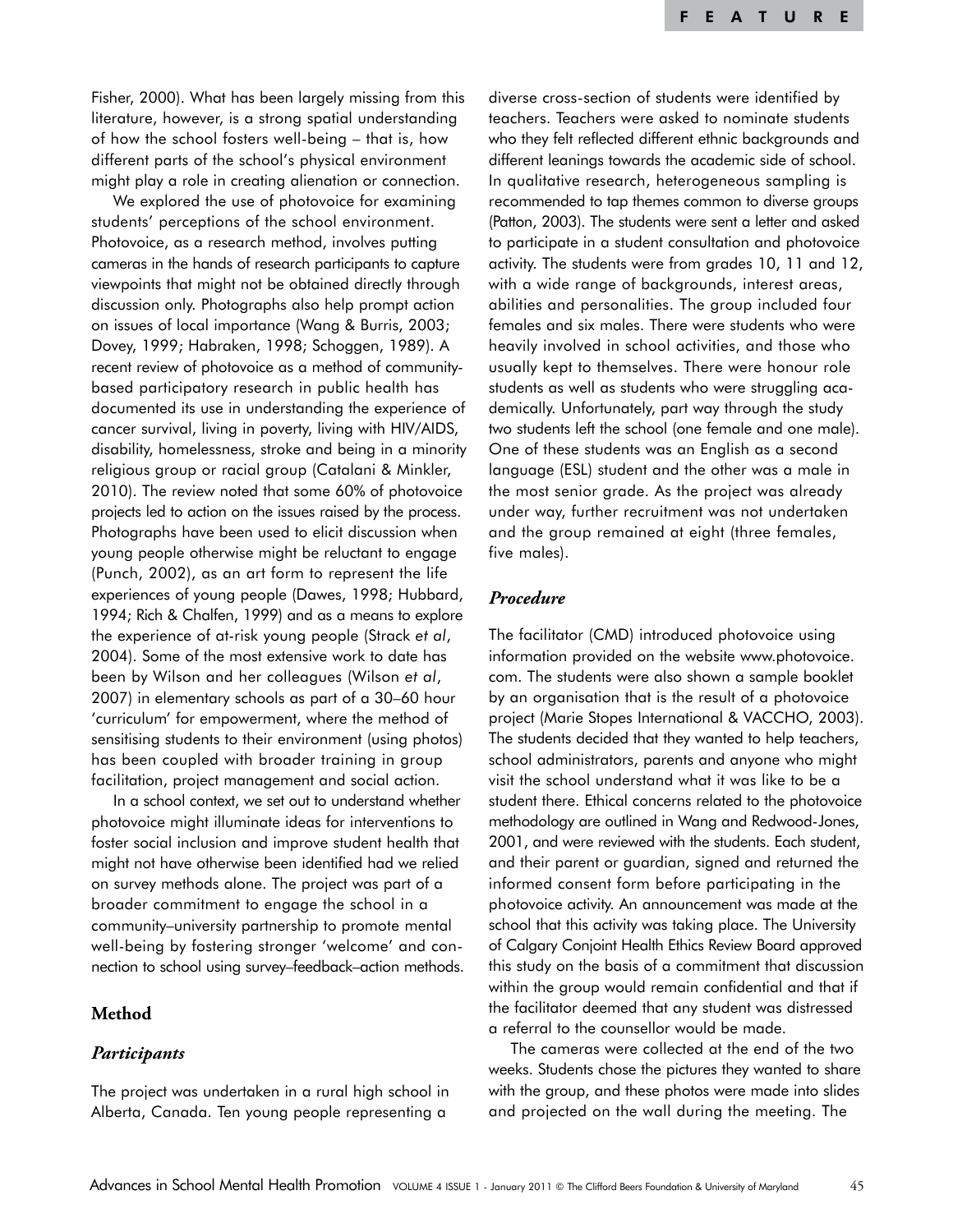meeting was tape-recorded and the recording was transcribed. The students were given a series of guiding questions to help them talk about their photos.

- What is the picture about to you?
- What do you see?
- What is in this photo, and what is not in this photo?
- Would someone else look at this and see something different?
- Are there things in the environment that only certain people see/feel/perceive?
- What are others' reaction to the photo?

Each student took a turn discussing their photos. At the end of this session, they put together a photo exhibit for the front foyer of the school. A meeting was held to look over the transcript of the previous session and the students either wrote or selected text to go with the photos for the exhibit. Wider discussions and subsequent activities among community members, staff and students resulted.

# *Data analysis*

Three primary data sources were used for this study: first, the transcript of the meeting where students showed and explained their photos, next the corresponding photos themselves and finally field notes taken by the group facilitator at each of the consultation meetings. Transcriptions, notes and corresponding photos (in electronic formats) were uploaded into Atlas.ti qualitative data analysis software. Atlas.ti allowed the researchers to link text and graphic files as well as to highlight and code text and create research memos. The analysis proceeded in two stages. First, each document was coded with first-order, or thematic, codes. Coding is assigning tags or labels that represent concepts, categories, themes or ideas to parts of the data (LeCompte & Shensul, 1999). As a first-order code list developed, lists of all the quotations or images for certain codes were brought together and new documents were created. These documents were recoded with higher, or secondorder, codes that represent patterns and themes evident in the groups of quotations or images.

The rigour of the study methods was enhanced by such processes as triangulation of data sources, checking potential findings with research participants (member-checking) (Patton, 2003) and an independent audit of the data collection and analysis activities by the third author (PH).

# **Results**

# *Physical features and cliques: establishing 'who you are and who you like'*

Mark (a pseudonym) was a grade 12 student. He took a photo of his friends in a certain area of the building. When asked to explain the photo he said:

Mark: *'Well what I did was take pictures of different parts of the school where there are people I know. OK that's the pole where a lot of people hang out, a big group of friends in the hallway in the school, a lot of friends'.* 

The pole was in an area of the school where two hallways cross. In the middle of the intersection there was physically a pole and, over the years, the pole had become a place for certain students to hang out. This area was largely perceived as the spot for the most popular students. This group was called the 'poleys.'

When all the students in the group were asked what they saw when they looked at the picture, some responded.

Josh: *'The pole is about the most popular… A group of people having fun and catching up on the recent news, what's going on, where all the parties are.'* 

Christina: *'There are friends hanging out together*  [pause] *and having a good time.'* 

Josh: *'If you have a class down there it is really hard to get around… to get to your class you have to push your way right through and if you do that then usually they give you dirty looks so either way it is a lose-lose situation.'* 

When the group was asked to imagine how students who might not be in the popular crowd might feel when they walked by the pole they responded:

Mark: *'They would probably get kind of sad maybe like walking in between all these people'* 

Josh: *'I really don't have a group of friends and to me, it doesn't bother me as long as they don't stop right in the middle of the floor. Other than that, it's OK if they meet with their friends because that's what you do. You hang out with your friends and in doing so you establish kind*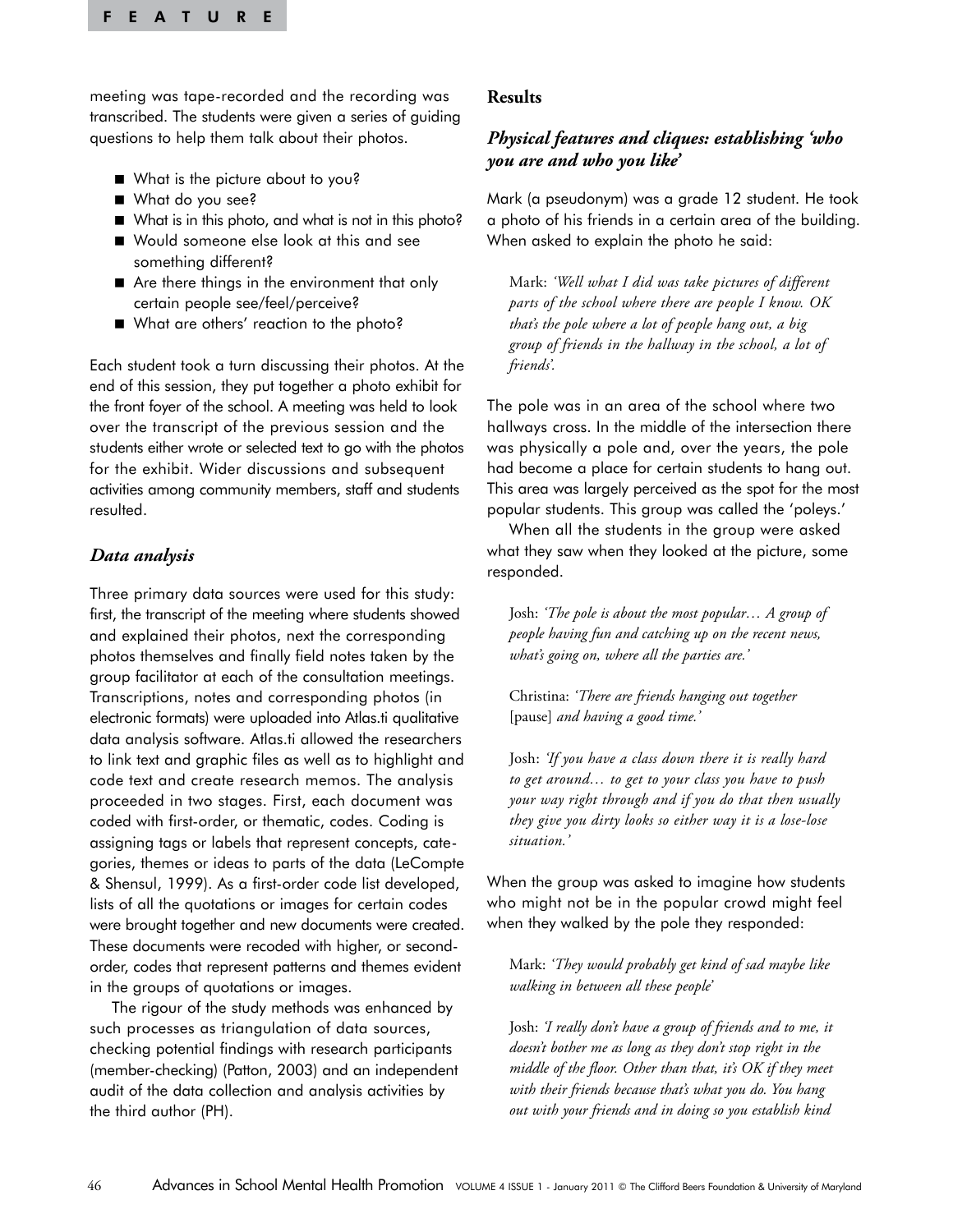#### *of who you are and who you like'.*

When the students were asked if there were any other physical places, like the pole, where students hang out, Mark answered:

Mark: *'Yes it's a lot like that. You've got to have a place to kind of connect with kids cause you don't just walk around… you know, someone could be really nice kid… and you say oh I want to be friends with that guy. Say you know someone who knows him and he brings him out* [to the pole] *and you kind of hang out with him, that's kind of how you get connected to your friends'.* 

Other physical areas related to the social environment of the school that were documented by students included the 'smoking pit', 'the guidance pit' (area outside the guidance counsellor's office), the library and the 'ethnic people's classroom'. The smoker's pit was an area outside the school that was physically cornered off (within a spray-painted box) to indicate where students are permitted to smoke.

Jeffrey took a photograph of a young male smoking. When asked to explain it the following conversation ensued.

Jeffrey: *'I wanted to show that well, a lot of people smoke at this school… I don't really know why they do it.'* 

Josh: *'I think peer pressure is a pretty big deal in any school, you may not necessarily want to deal with everyone else pressuring you to but, if you want to be one of the cool kids you do it anyway.'* 

Jeffrey: *'For some kids it would be, not for everyone. I know people… if they started to pressure me to do something I don't want to, I just tell them I don't want to and if you don't like it too bad.'* 

Lydia: *'There are different kinds of smokers. There is a group of like chain smokers and then there is a group that just kind of smoke at parties.'*

Mark: *'Yeah, like those who would smoke other places besides the pit.'* 

Lydia: *'Yea, like their cars in the parking lot.'*

Interestingly, not all the students who were considered

part of the smokers pit group actually smoked. This label was related more to the area of the school the student spent time in, and the other students they spent time with, than to their actual smoking behaviour. Natria, a grade 11 student and a member of the 'smokers' crowd, pointed out that:

Natria: *'If you want to fit in at the smokers pit you just talk to people, you don't have to smoke… there are lots of people who come out to the pit who don't smoke… eventually they may become smokers, I have seen that a lot'.*

## *Language barriers and social distance*

The students took photos of a classroom specifically set up for students new to the school who have English as a second language (ESL). They called this the 'ethnic people's classroom'. Some recent employment opportunities in the local region have attracted families from Somalia and neighbouring countries in Africa. Many do not speak English well when they arrive.

Mark: *'The ethnic groups, well there is just a bunch of them in their own classroom.'* 

Jeffrey: *'I don't think many people know the number of them in our school, the ethnic people.'* 

Josh: *'I don't think anyone really communicates with them. I think that the only people they know is their own little group because no one else will walk up to them and see and have a conversation with them and get to know what this culture is like.'* 

Mark: *'Well I think it's just like you have your own group of friends.'*

Jeffrey: *'Yeah.'* 

Mark: *'I didn't know this classroom existed until I took the picture… It's I guess their classroom, they do their language there.'* 

Josh: *'I know some, one's in my English class. They are actually nice people, they're always looking forward to making friends.'* 

Jeffrey: *'I think they kind of just threw them up there.'*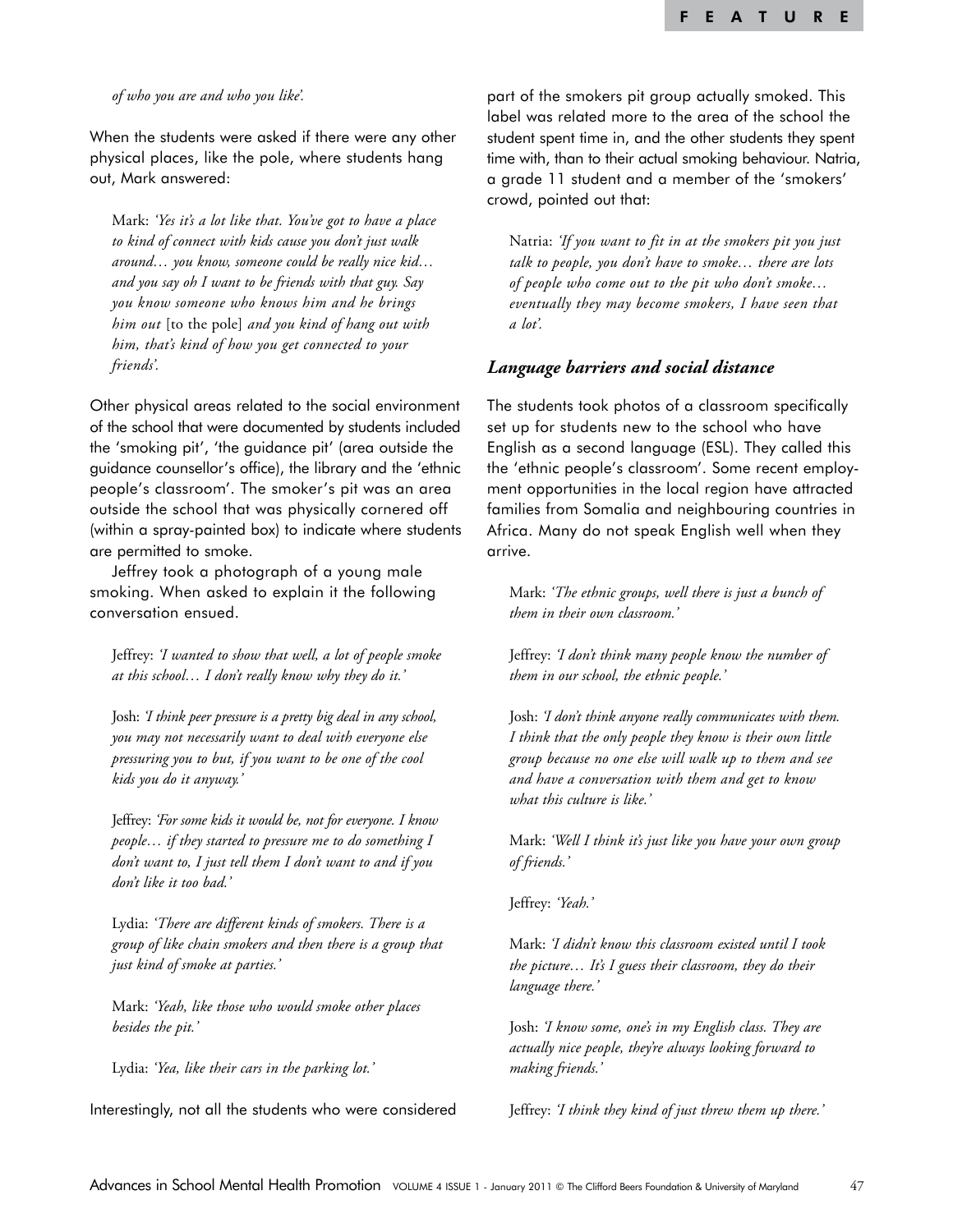Josh: *'Most people just see them as if they are a disease.'* 

# *Leaving your mark on the place*

A set of benches was in the hallway near the pole. Students try to sign their names on them each year.

Mark: *'These* [benches] *get taken away* [by] *teachers… Cause people want to leave their mark to the school, leave names or whatever on the back… it's kind of funny… I mean it's not big vandalism but they* [teachers] *treat it*  [like that]*.'*

When asked why they thought students wanted to put their names of the bench the students said:

Mark: *'To be known kind of thing'* 

Josh: *'So that they can come back to the school and see that they put their name on there and say oh yeah I remember when I sat on that bench'*

Mark: *'People have been doing that for actually years…'*

Jeffrey: *'There should be a place where you can actually leave your mark… When you leave your own mark and it's written, it's yours'* 

Mark: *'Yeah, it kind of adds character to the school'* 

Lydia: *'We could have a wall of boards from every year or something like that'.* 

Mark: *'That would be kind of cool, this massive wall and everyone just make their mark on it…'* 

Lydia: *'It could just be our place'.* 

# *Having a car defines the social division in the school and maintains it*

Lydia took a photograph from inside a car front seat, looking out through the windshield at the surroundings and said:

Lydia: *'In our school you really have to have a car to participate in sports. I mean you have to get to games and get home from practices and there is no bus. If you can't afford a car then you can't easily play sports'* 

Trevor: *'Those kids with cars, some get them bought by their parents but some have to work for them. That really makes a difference, there is kind of a divide here based on that'.* 

Students also documented activities happening in the gym (intramurals and groups of students playing basketball) as well as some students using the weight-room. The weight-room was felt to cater to a wide variety of students.

Mark: *'A lot of people go to the weight room, to work out… Kids who want to get into shape you know… it's for everyone, it's pretty good down there.'* 

Josh: *'Maybe they want to be strong, they want to keep in shape…you have ones going at noon or after school or before school.'* 

Jeffrey: *'It's relaxing too, calming down.'* 

Mark: *'Often times you get a couple friends…'* 

Jeffrey: *'You meet new people too.'* 

Mark: *'Yea, it's both guys and I've seen some girls there too.'*

## *Social alienation starts early*

The photovoice process helped bring out themes and views that might not otherwise have been easily expressed. Josh, for example, took a number of photos of his little brother in the playground at his elementary school and doing homework at his kitchen table at home. He spoke about how his brother's fellow students teased him because he had a learning disability, and how much stress this caused for him and the family. Through the use of these photos, Josh was able to bring issues forward (bullying, inequity, discrimination and student stress) without laying his own experience bare for others to see and judge him on. It is likely that Josh also experienced some of these concerns, as his other comments about the pole and lacking friends seemed to indicate, but he maintained his 'face' in the group setting by being able to choose, before the group, a way to bring forward a photograph that would raise the issue but remain socially safe.

## **Discussion**

One of the most striking features of the students' photos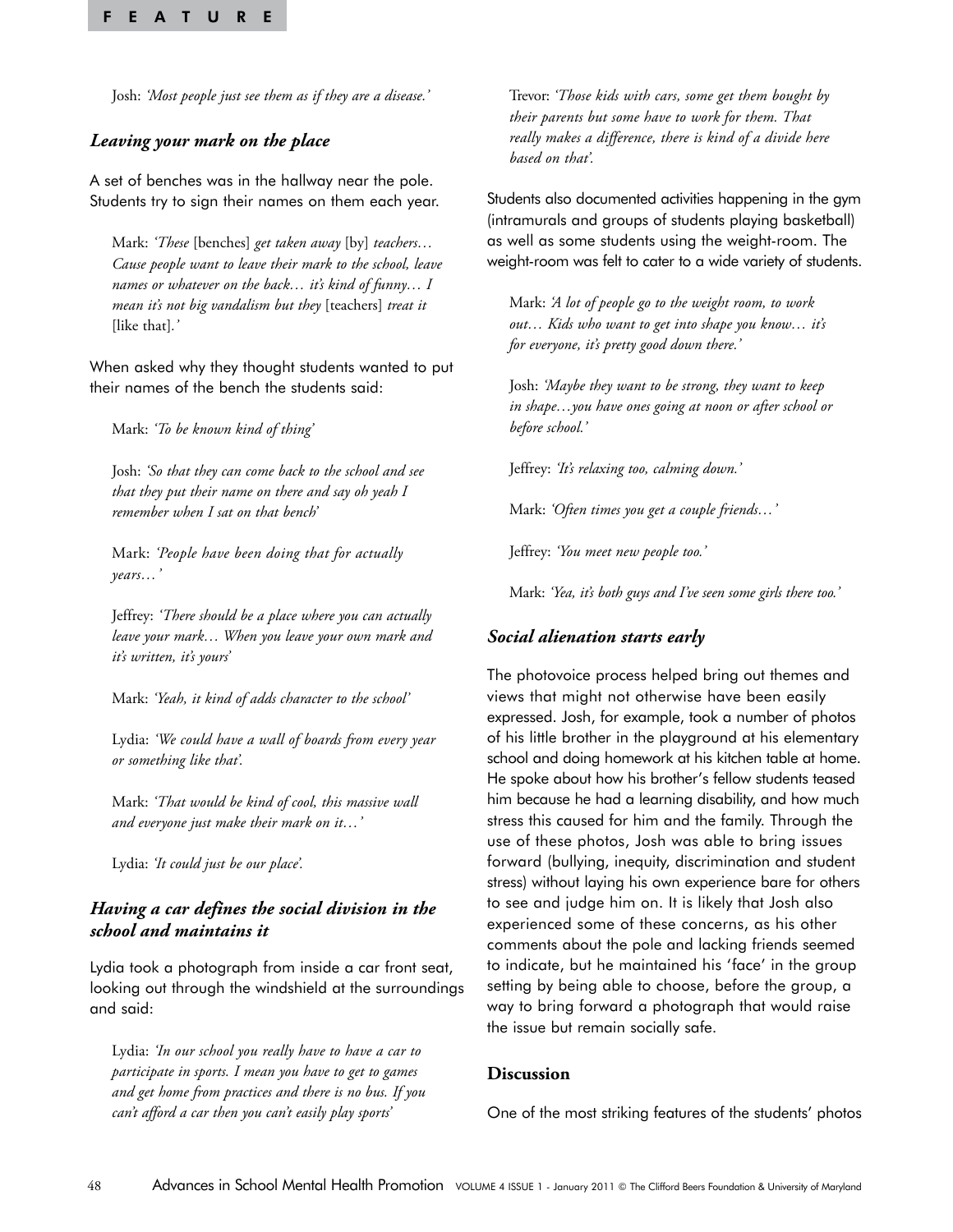and discussions was the direct connection between the physical environment of the school and student cliques. The geographic lay-out, structural features and use patterns of the building created social spaces which played a large part in what the students described as their school's social environment. The built form enshrined power, or lack thereof (Dovey, 1999).

The 'poleys' were the most popular kids at school and the pole itself was in a prominent central location at the middle of a major crossroads in the building. It was the place to see and be seen. Conversely, the smoking pit was an area behind the school, hidden from view. The young people who used this area were kept separate and contained, as if deviant. Only a certain kind of smoker went there (and, as explained to us, a certain kind of student, regardless of whether they smoked or not). The stairs had been designed around the guidance office in a way that created a natural space for 'guidance pit' kids to linger between classes and in their free time. The use of the word 'pit', similar to that used with the smokers, had the connotation of lower social standing. The guidance pit kids were said to have few friends and wished instead to socialise with members of the guidance staff. The 'ethnic people's classroom' was tucked away in a far corner of the second floor. This room was on the margin of the school – much as this social group was marginalised in the general student body.

The physical structure of the building helped build a sense of belonging (Habraken, 1998). Students talked about how social groups meet in physical locations in the school and how they felt they owned those places. This sense of belonging and ownership was reflected in the need for students to leave their names and messages on school furniture. Places were 'theirs', and they wanted to let other students know. But, at the same time as creating a sense of belonging among some students, places also served to alienate others. Josh talked about his reaction to having to pass by the pole every day on his way to and from class. It made him reflect that 'he didn't really have a group of friends'.

The results of the students' work was put on display at the school and discussed with students and staff. As well as prompting action, this display functioned as an important means to challenge or verify the results (Patton, 2003). That is, the further verification process was necessary before we could be confident that this small and selected group of students had captured the phenomena of interest adequately.

A number of place-based actions have been taken

to improve student experience of this school. Teachers report that they now consciously spend more time in the area of the pole, to reduce congestion and particularly to make sure that younger students can pass by without being harassed. A newly constructed photoboard has been placed prominently in the main corridor linking parts of the school. Its purpose is to increase recognition, particularly for less well-known faces and to feature the ever-changing activities of the school and the students (and staff) involved with them. Staff are collaborating with staff from an ethnically diverse school in the nearest city on how to meet the needs of ESL students and how to make the school more socially inclusive. There are now formal orientation days for new grade 10 students each year. The purpose is to welcome new students and help them navigate the school and its procedures more easily. Photovoice projects have now been become regular events in the school, led entirely by the students, as a means to maintain a student voice and make the school more welcoming for everyone. Replication of the method in more students' hands not only improves insight; it provides a participatory student-led means to redress student alienation.

Finally, the photovoice project helped create opportunity for discussion to evolve on issues that might have been unrecognised or unsaid. We compared our photovoice results on the experience of being a student at the school with the tools that have been compiled in this field by researchers using survey methods. Libbey (2004) has assembled a comprehensive comparison of quantitative assessments of positive orientation to school, school attachment, school bond, school climate, school connection, school context, school engagement, school involvement, school membership, student identification with school and student satisfaction with school – ranging from three to 20 items per measurement tool. None of these measures captures the observations that the students pointed to so eloquently here about cliques in schools and the particular places that maintain them.

So, even though our survey methods in the school were telling us whether students felt safe (or not) in various parts of the school, they did not reveal the importance of identity formation and affiliation connected with these places. Photovoice also revealed places we did not know about. Our project outlined how the student body is socially structured. Student experience and sense of belonging/not belonging are perhaps better understood by place (who hangs out where) than by simply relying on traditional investigations of student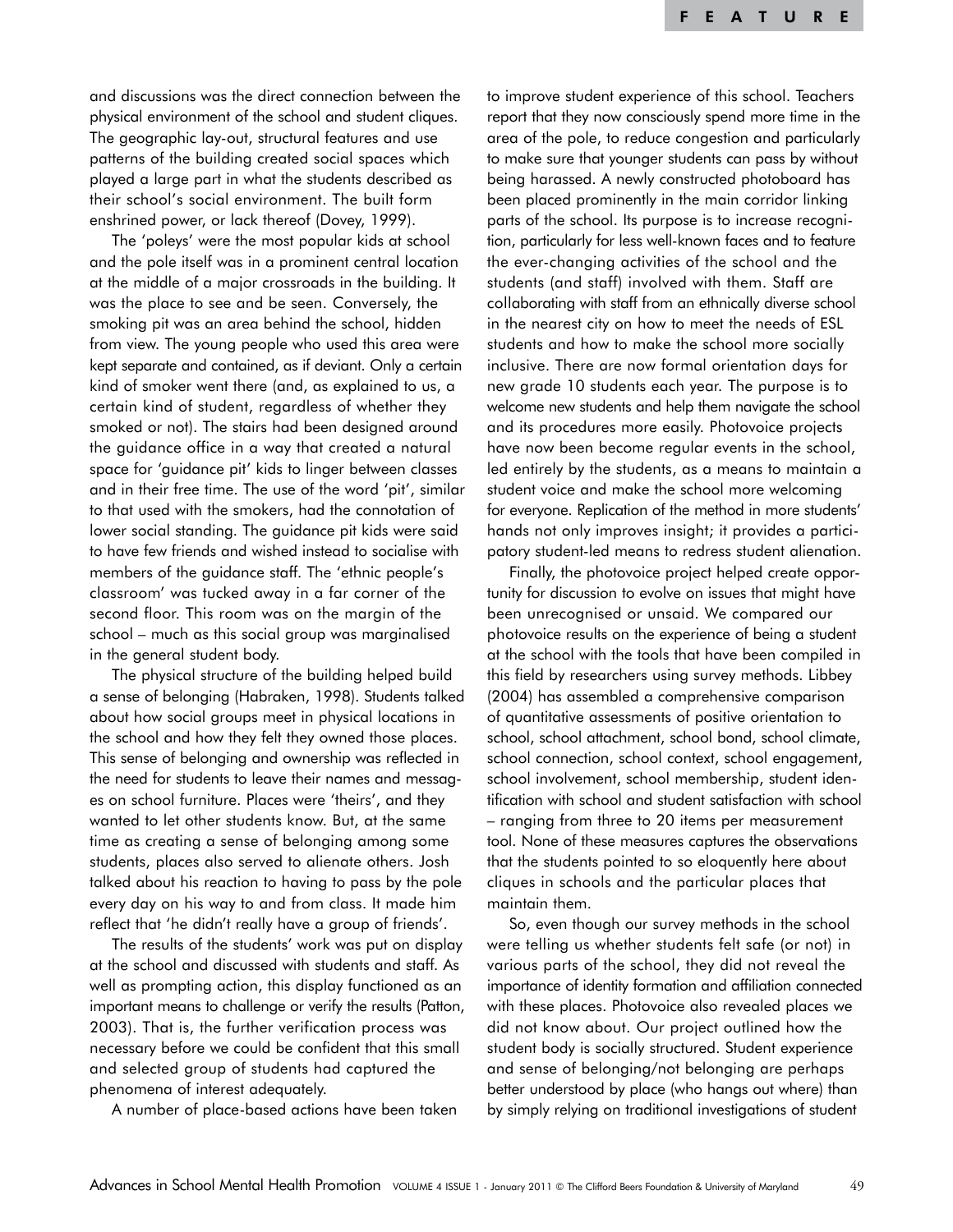demographics, school size and Likert-style ratings of student experiences.

We acknowledge that studies of student social networks provide a direct and precise quantitative way of assessing the social structure of schools, and that this field is extensive (Baerveldt *et al*, 2004). However the advantage of photovoice was that it was fast, inexpensive and more evocative of the student experience, and had the added advantage of linking the cliques with physical locations. The findings suggest that interventions to promote health by increasing social connection might be usefully tailored to sub-groups tied with places. The findings further suggest that systematic analysis of school activity settings might provide further understanding of how physical and social structures intersect (Schoggen, 1989).

Our conclusions are, however, limited by the modest, exploratory nature of our study. While photovoice projects with groups as small as four have been undertaken (Catalani & Minkler, 2010), we would be reluctant to say that we reached saturation on how places in this school influence attachment from multiple perspectives.

# **Conclusion**

Photovoice projects with young people are popular and impressive in terms of social change, when one reviews the results of projects in the hands of young people and co-researchers (Strack *et al*, 2004; Wilson *et al*, 2007). In that sense our project is not unique. But our observation that photovoice illuminated precise actionable information about people and places in schools that standard school environment survey tools mask is important.

## *Acknowledgements*

The project was supported by a project grant and scholar support from the Alberta Heritage Foundation for Medical Research, the Pierre Elliot Trudeau Foundation, and the Markin Chair in Health and Society at the University of Calgary. We thank the students and staff at the school for sharing their wisdom so generously with us.

# *Address for correspondence*

Professor Penelope Hawe , Population Health Intervention Research Centre, University of Calgary, 3rd Floor, TRW Building, 3280 Hospital Drive NW, Calgary T2N 4Z6, Alberta, Canada. Email: phawe@ucalgary.ca

# *References*

Baerveldt C, Rossem R, Vermande M & Weerman F (2004) Student delinquency and correlates with strong and weaker ties: a study of students' networks in Dutch high schools. *Connections* 26 11–28.

Bond L, Glover S, Godfrey C, Butler H & Patton G (2001. Building capacity for system-level change in schools: lessons from the Gatehouse Project. *Health Education and Behaviour* 28 368–83.

Catalani C & Minkler M (2010) Photovoice: a review of the literature in health and public health. *Health Education and Behavior* 37 424–51.

Dawes G (1998) The art of body: Aboriginal and Torres Strait Islander youth subcultural practices. *Journal of Intercultural Studies* 19 21–34.

Dovey K (1999) *Framing Places: Mediating power in built form*. London: Routledge.

Habraken N (1998) *The Structure of the Ordinary*. Cambridge, MA: MIT Press.

Hubbard J (1994) *Shooting Back from the Reservation*. New York, NY: The New Press.

Konu A & Lintonen T (2005) Theory-based survey analysis of well-being in secondary schools in Finland. *Health Promotion International* 21 27–36.

Kuperminc GP, Leadbeater BJ, Emmons C & Blatt SJ (1997) Perceived school climate and difficulties in the social adjustment of middle school students. *Applied Developmental Science* 1 76–88.

LeCompte M & Shensul J (1999) *Analyzing and Interpreting Ethnographic Data: Book five of the ethnographer's toolkit*. Walnut Creek: Alta Mira Press.

Libbey HP (2004) Measuring student relationship to school: attachment, bonding, connectedness and engagement. *Journal of School Health* 74 274–83.

Marie Stopes International & VACCHO (2003) *Photovoice: Sexual health through the eyes of indigenous youth.* Victoria, Australia: Marie Stopes Australia.

McNeely CA, Nonnemaker JM & Blum RA (2002) Promoting school connectedness: evidence from the national longitudinal study of adolescent health. *Journal of School Health* 72 138–46.

Nutbeam D, Smith C, Moore L & Bauman A (1993) Warning! Schools can damage your health: alienation from school and its impacts on health behaviour. *Journal of Paediatrics and Child Health* 29 S25–30.

Patton GC, Glover S, Bond L *et al* (2000) The Gatehouse